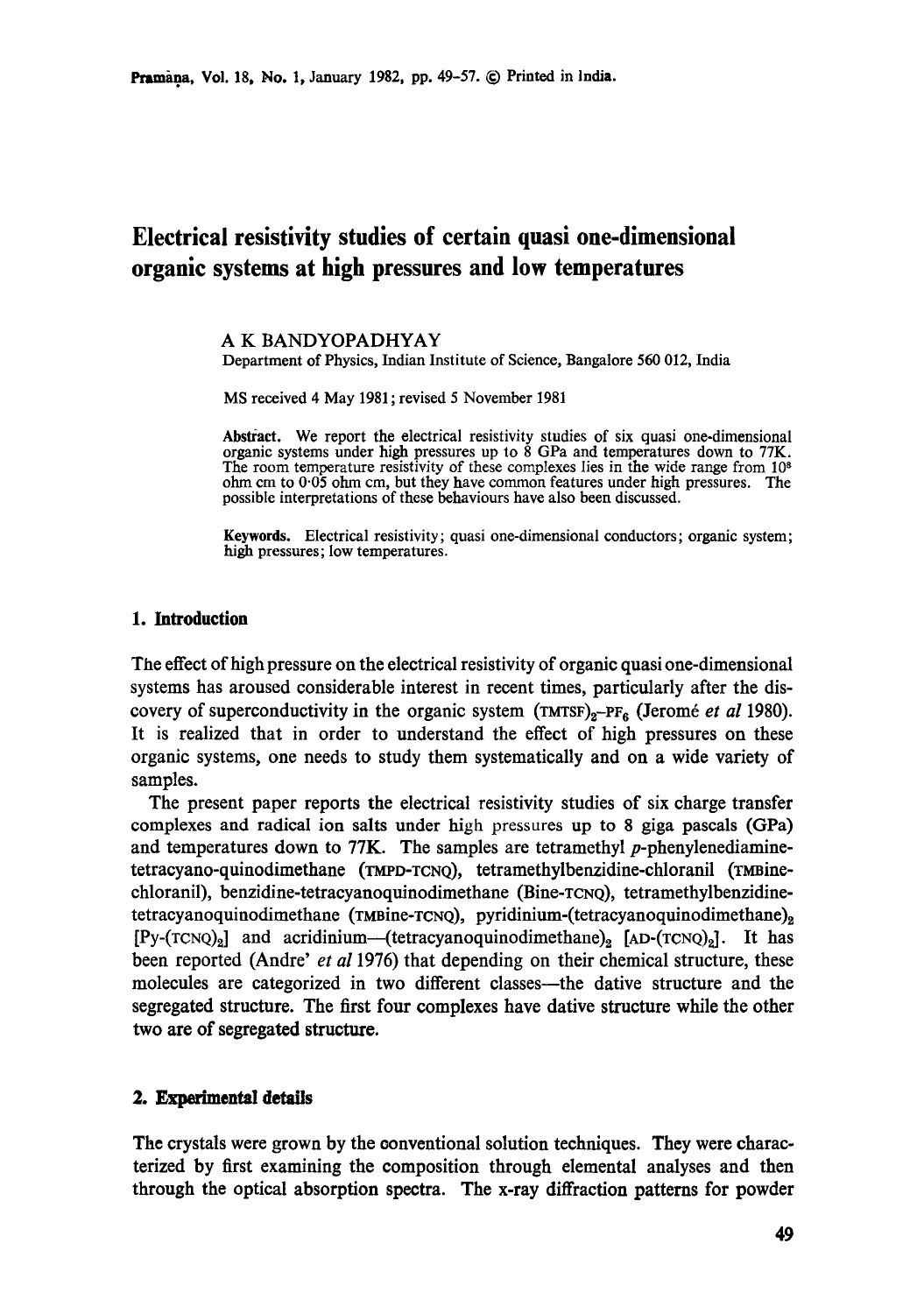samples were taken to verify the crystal structures. The details of the crystal growth and characterization have been given by Bandyopadhyay (1981) and Hemamalini *et al* (1981).

The high pressure experiments were carried out in a clamp-type-high pressure cell. The cell consists of a pair of Bridgman anvils made of tungsten carbide with  $3\%$ cobalt binder and has a tip of diameter 4 mm. Heat treated pyrophyllite is used as gasket material and steatite is used as the pressure transmitting medium. The details of high pressure arrangement and calibrations both at room temperature and at low temperatures are given by Bandyopadhyay *et al* (1980b).

Experiments were carried out on both the single crystals and the compacted pellets. The pellets were made by powdering the materials and pressing the powder in a die. The conventional four-probe and two-probe methods were used for these measurements with a Keithley constant current source (model no. 225) and a digital electrometer (model no. 616) as the measuring instruments.

#### **3. Results and discussions**

The electrical resistivity and the anisotropy of these six crystals are given in table 1. These values agree quite well with the earlier values reported in the references given in table 1. At room temperature, the electrical resistivities of all the six compounds have been studied up to the pressures 8 GPa in either single crystal form or in the pellet form. The behaviour of these complexes under high pressure is nearly the same  $-$ namely, a drastic drop in resistivity in the low pressure range (below 1.5 GPa) but above that pressure there is a marked tendency towards saturation in resistivity. As an example figure 1 shows the normalized resistivity *versus* pressure curves of the TMBine-chloranil compound both perpendicular and parallel to the chain direction and in the pellet form. It is to be noted here that in all the high resistive samples, the drop in resistivity is more than  $10<sup>3</sup>$  times. In the low resistive samples, the drop is also very low-of the order of 5 times. Figure 2 shows the normalized resistivity *versus* pressure of  $Py-(TCNQ)_2$  in the single crystal form and in the pellet form, as an example of the low resistivity samples (Bandyopadhyay *et al* 1981).

It is interesting to note that all the high resistive samples have dative structure **which**  essentially means the overlap is between a donor and an acceptor molecule, whereas

| <b>Systems</b>               | Resistivity<br>$(\Omega$ cm) | Anisotropy | References                                         |
|------------------------------|------------------------------|------------|----------------------------------------------------|
| 1. TMPD-TCNQ                 | 10 <sup>3</sup>              | $10 - 20$  | Somoano et al (1975)                               |
| 2. TMBine-chloranil          | 10 <sup>7</sup>              | $10 - 20$  | Matsunaga and Saite (1971)                         |
| 3. Bine-TCNQ                 | 10 <sup>8</sup>              | $10 - 20$  | Ohmasa et al (1971)                                |
| 4. TMBine-TCNQ               | 105                          | 100        | Bandyopadhyay et al (1979);<br>Ohmasa et al (1971) |
| 5. Py- $(TCNQ)_2$            | 15                           | 100        | Baspalov and Titov (1975);<br>Holczer et al (1977) |
| 6. Ad- $(TCNQ)$ <sub>2</sub> | 0.05                         | 100        | Holczer et al (1978); Shchegolev<br>(1972)         |

**Table** 1. Electrical resistivity and anisotropy of the crystals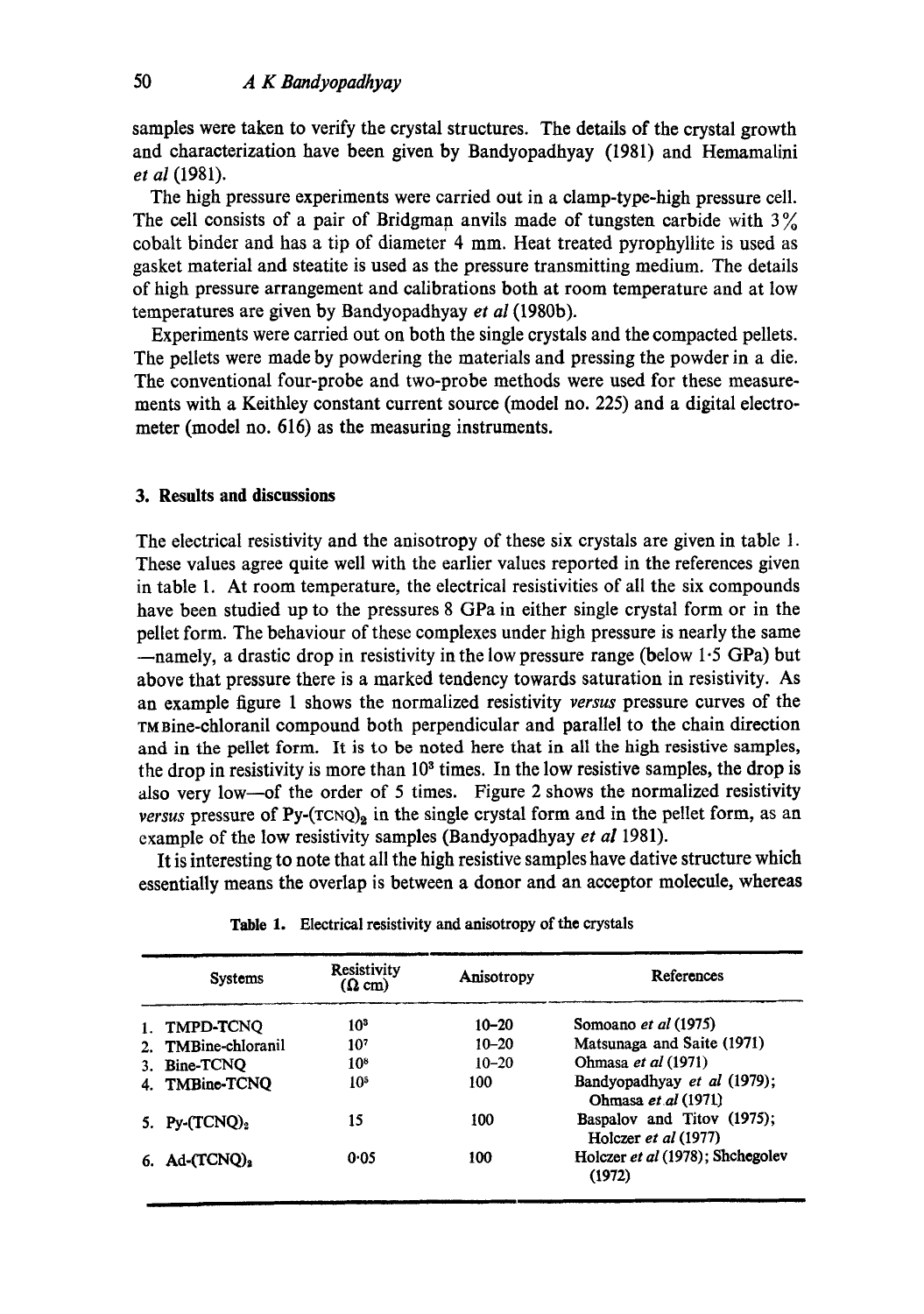

**Figure 1.**  perature. Normalized resistivity versus pressure of rmaine-chloranil at room tem-

the low resistive samples have segregated structure which indicates the overlap between the donor or the acceptor molecules. The reasonable high conductivity of these organic molecules arises from the overlap of the molecular orbitals which cause delocalization of the  $\pi$ -electron along the axis of the stacking. The difference between the ionization potential of the donor and the electron affinity of the accepter is fairly large; thus in the dative structure molecules the overlap is very small and as a result the resistivity is fairly high. In the segregated structure, the resistivity is very small. With the enhancement of pressure, the overlap increases and as a result the effective band gap decreases. It is to be mentioned here that some compounds form inclusion compounds with the solvent medium. For example Bine-TCNQ (dichloromethane) (Ohmasa *et al* 1971) forms an inclusion compound in the solvent diehloromethane. The behaviour under high pressure of this inclusion compound is quite different from the solvent free, Bine-TCNQ (Bandyopadhyay and Subramanyam 1981).

In order to find the amount of band gap, low temperature experiments at different damped pressures have been carried out on all these six compounds. Two types of behaviours have been observed in these compounds. In the system like TMPD-TCNQ or  $Py$ - $(TCNQ)_2$ , the activation energy is found to be changing with temperature, while in the other TMBine-TCNQ, TMBine-chloranil or Bine-TCNQ and Ad-(TCNQ)<sub>2</sub>, the activation energy is independent of temperature. Figures 3, 4 show the  $\ln$  ( $\rho/\rho_0$ ) *versus* 1000/T curves at different clamped pressures for TMPD-TCNQ and TMBine-TCNQ as examples of their behaviour (Bandyopadhyay 1981;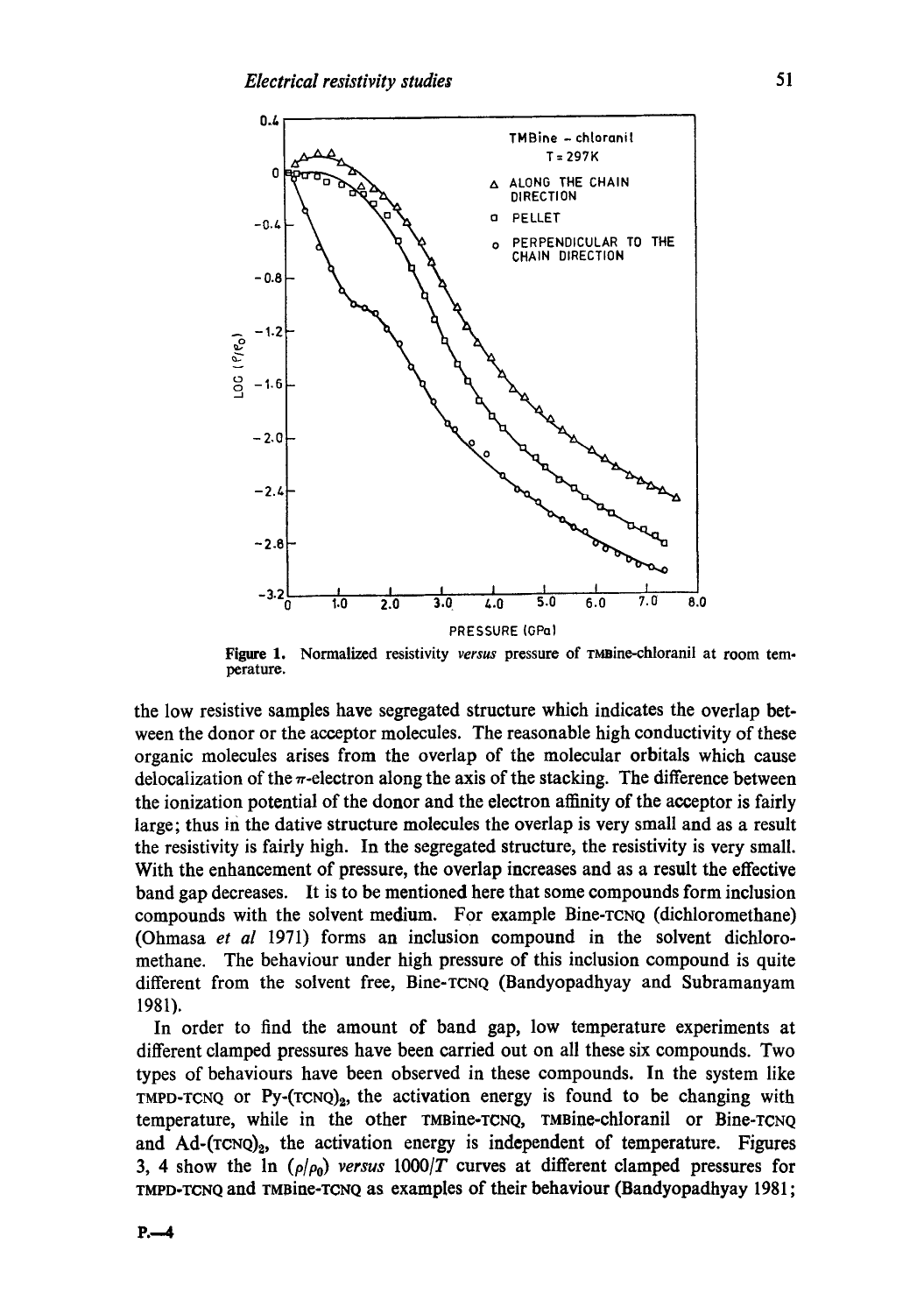

Figure 2. Normalized resistivity *versus* pressure of Py-(TCNQ)<sub>2</sub> at room tempera**ture.** 



**Figure 3.** In  $(\rho/\rho_0)$  *versus*  $1000/T$  at different clamped pressures of TMPD-TCNQ.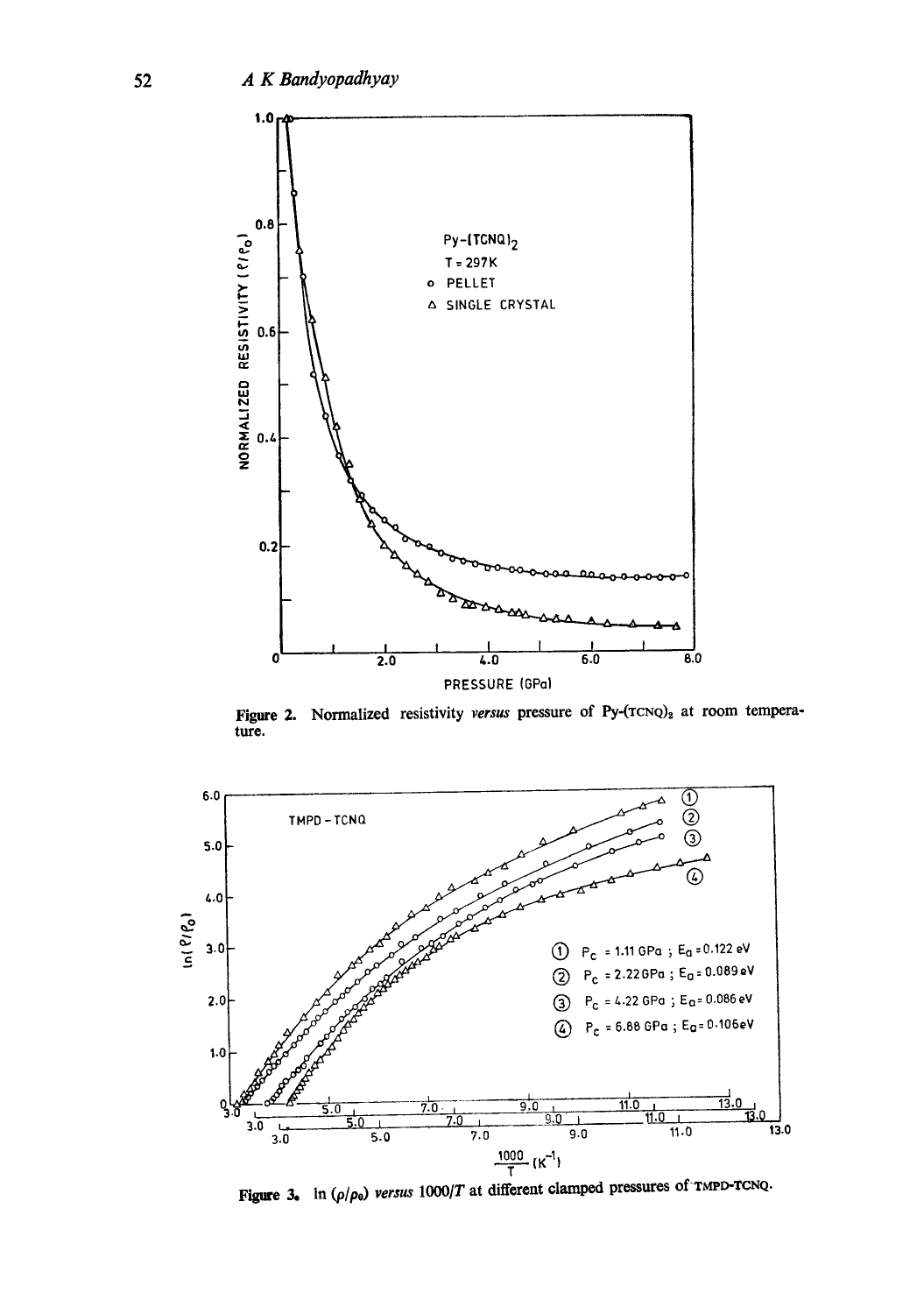

**Figure 4.** In  $(\rho/\rho_0)$  versus  $1000/T$  at different clamped pressures of TMBine-TCNQ.

| Sample                       | Clamped<br>pressure<br>(GPa)                 | Activation<br>energy<br>(eV)                       |
|------------------------------|----------------------------------------------|----------------------------------------------------|
| <b>TMPD-TCNO</b>             | $1 - 11$<br>2.22<br>4.22<br>6.88             | 0.122<br>0.089<br>0-086<br>0.106                   |
| TMBine-TCNO                  | 0.44<br>0.71<br>3.89<br>4.33<br>6.45<br>7.10 | 0.188<br>0.178<br>0.140<br>0.132<br>0.091<br>0.082 |
| <b>Bine-TCNQ</b>             | 2.22<br>3.33<br>4.44                         | 0.130<br>0.100<br>0.070                            |
| TMBine-chloranil             | 1.78<br>3.77<br>5.77                         | 0.263<br>0.222<br>0.192                            |
| $Py$ - $(TCNO)$ <sub>2</sub> | $1 - 11$<br>2.23<br>6.77                     | 0.058<br>0.057<br>0.042                            |
| Ad-(TCNQ) <sub>2</sub>       | $1 - 11$<br>$2 - 66$<br>5.77                 | 0.029<br>0.027<br>0-020                            |

**Table 2.**  Activation energy at different clamped pressures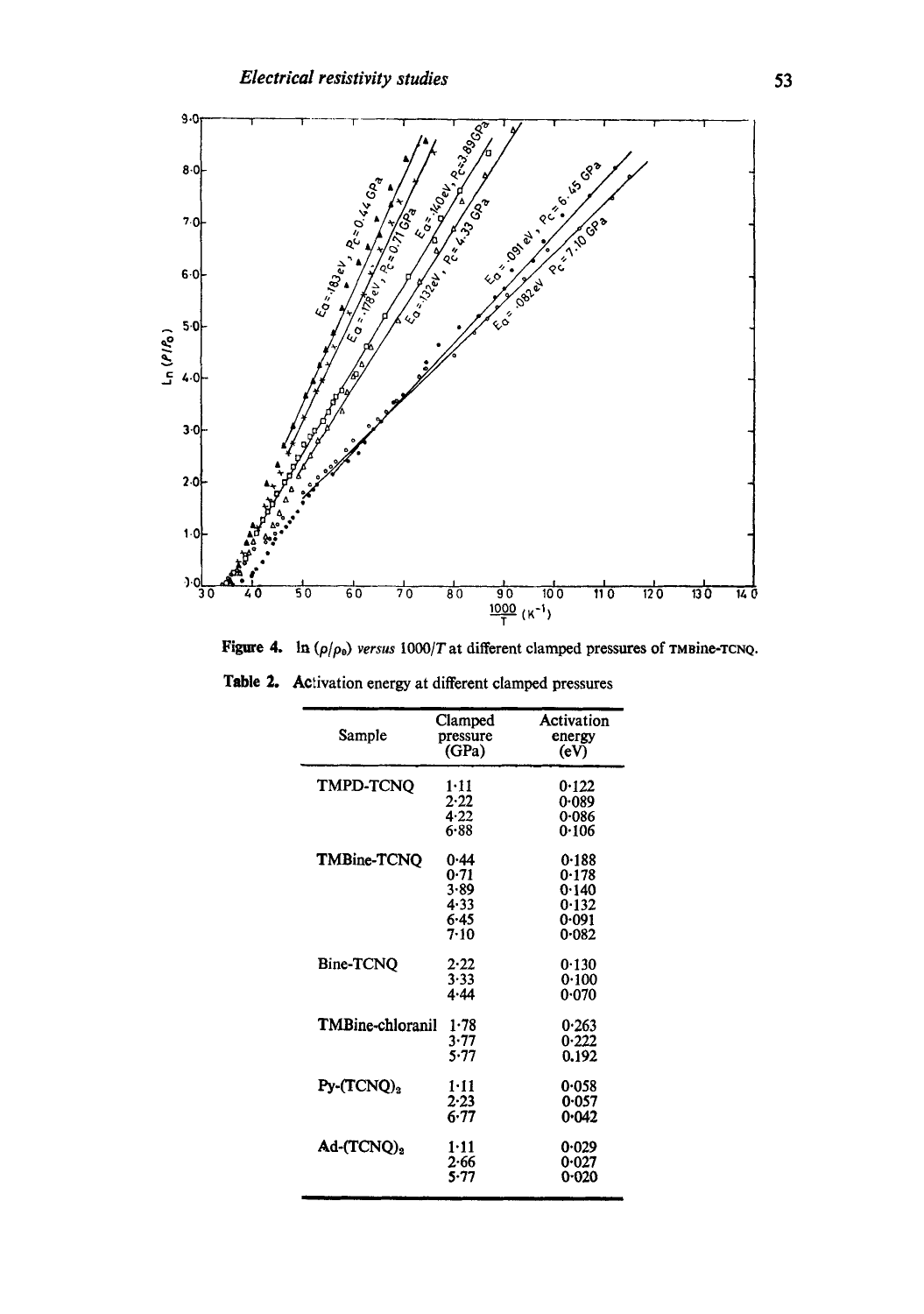Bandhyopadhyay *et al* 1979). Table 2 shows the activation energy at different clamped pressures of all the systems. It is clear from the table that the activation energy decreases with pressure in all the systems irrespective of the behaviour at low temperatures.

In order to explain the effect of high pressure on these compounds, an approximate calculation has been carried out by Bandyopadhyay (1981). The band structures of these complexes are not known. However, for dative structure compounds, x-ray diffraction studies confirm that the conducting chain consists of alternative donor and accepter molecules. The observed anisotropy in resistivity in the stacking direction is due to the large overlap of the orbitals of the molecules in comparison with that in other directions. It is assumed that the chains are not interacting. According to this approximation, the electronic conductivity is expressed in the tight binding approximation as,

$$
\sigma = \sigma_0 \exp\left(-V_{\text{eff}}/kT\right),\tag{1}
$$

where  $V_{\text{eff}}$  is the effective band gap which can be written as

$$
V_{\text{eff}} = (E_a - E_d) + \left\{ \int \phi_a^* (r) V_a (r - a) \phi_a (r) dr - \int \phi_a^* (r) V_a (r - a) \phi_a (r) dr \right\},
$$
 (2)

where  $E_a$  and  $E_a$  are the electron affinity of the acceptor and the ionization potential of the donor respectively;  $\phi_a$  and  $\phi_d$  represent the atomic wave functions of the acceptor and the donor molecules;  $V_a(r)$  and  $V_a(r)$  represent the atomic potential fields of the donor and the acceptor respectively and  $a$  is the interatomic distance. With the increase in pressure, the interatomic distance a decreases. This decrease is linear in the low pressure region. As the pressure increases, non-linear higher order terms come into play. This is because at these pressures sterie hindrance dominates and prevents a further decrease in the interatomic distance. As a result there will be a stiffening effect in the lattice. Thus in order to include all these terms, the change in interatomic distance is expressed by

$$
\Delta a(p) = a(p) - a_0 = a_1 p + a_2 p^2 + a_3 p^3, \tag{3}
$$

where  $a_1$ ,  $a_2$  and  $a_3$  are the constants and are directly related to the elastic constants of different orders.

Similarly, the effective band gap  $(V_{\text{eff}})$  can be written, neglecting the higher order terms, as

$$
V_{\text{eff}} = V_{\text{eff}}^0 - \lambda p, \tag{4}
$$

where  $V_{\text{eff}}^0$  is the normal band gap and  $\lambda$  is a constant. A linear term is found to be adequate over the pressure region under consideration. If we assume that the overlap is symmetrical,

$$
\sigma_0 = At^2,\tag{5}
$$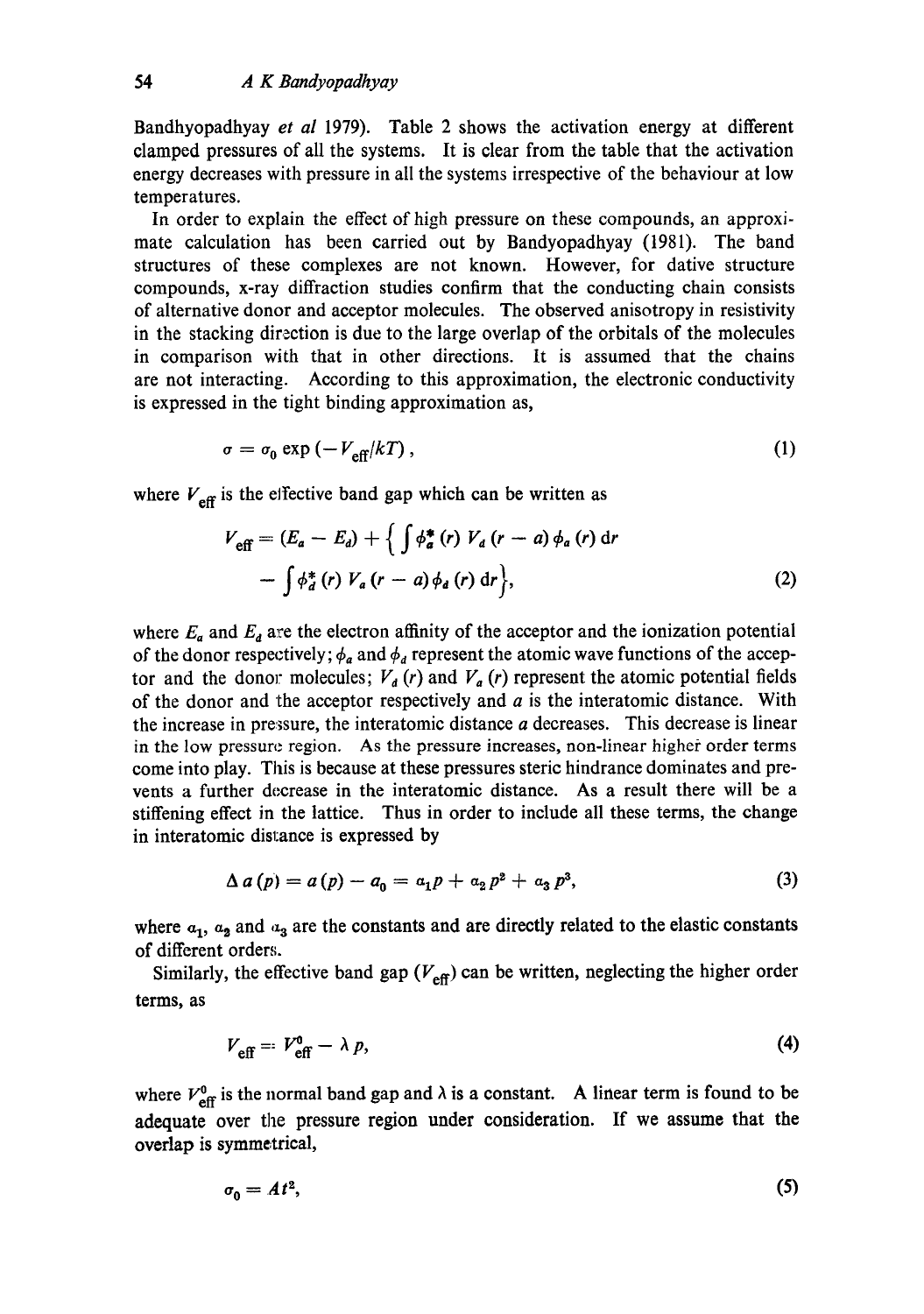where  $t$  is the overlap integral represented by

$$
t = t_0 \exp(-\eta a), \tag{6}
$$

where  $\eta$  is a constant. Substituting all these equations in (1), one can obtain,

$$
\rho = 1/\sigma = \rho_0 \exp \left( \alpha \, p + \beta \, p^2 + \nu \, p^3 \right),\tag{7}
$$

where 
$$
\rho_0 = [\exp (2\eta a_0 + V_{\text{eff}}^0/kT)]/At_0^2;
$$

$$
\alpha = 2\eta a_1 - (\lambda/kT); \quad \beta = 2\eta a_2 \text{ and } \gamma = 2\eta a_3.
$$

In the segregated structures also, one arrives at the same sort of expression as (7).

An attempt has been made to fit the experimental data points for all the crystals to the above equation. The curve-fitting was carried out in a multivariate search procedure in the least square sense (Bandyopadhyay 1981; Bandhyopadhyay *et al*  1980a). The standard deviation is found to be  $10^{-4}$ . The values of these constants for the six compounds are shown in table 3. Knowing  $\alpha$ ,  $\beta$  and  $\gamma$ , one can obtain  $a_1$ ,  $a_2$  and  $a_3$ . From these values of a,  $\beta$  and  $\gamma$ , it can be said that for the high resistive samples, the overlap is small. The overlap in this case increases much faster with pressure than in the case of low resistive samples. This has been indicated in figure 5 where  $1/\rho_0$  (d $\rho/dP$ ) is plotted against pressure for all the samples.

Next, one must consider whether the band gap collapses and gives rise to a metallic state at high pressures. Earlier studies by Bentley and Drickamer (1963) on thirteen charge transfer complexes and Aust *et al* (1964) on quinolinium- $(\text{rcNQ})_2$ , etc. complexes under high pressure, indicate that in some of the complexes the resistivity increases (irreversibly) above a certain pressure after reaching saturation. Therefore, the metallic state cannot be achieved. However, in systems like HMTTF-TCNQ, (TMTSF)<sub>2</sub>-PF<sub>6</sub>, TTF-TCNQ (Bechgaard *et al* 1980; Jeromé *et al* 1980) etc. high pressure generally suppresses the Peierls transition and stabilizes the metallic phase even at low temperature. The low temperature behaviours of these six complexes show that the conduction process is activated. So the question of stabilization of metallic state does not arise.

In the sample TMPD-TCNQ, lOW temperature studies at different damped pressures show that there exists a strong deviation from the linear behaviour. The temperature at which the deviation has been found, is nearly in the same range. This was

| Sample<br>(crystals) | a<br>$(GPa)^{-1}$                                                                | β<br>$(GPa)^{-2}$        | $(GPa)^{-3}$                                         |
|----------------------|----------------------------------------------------------------------------------|--------------------------|------------------------------------------------------|
|                      |                                                                                  | $1.67271 \times 10^{-1}$ | $-4.63383 \times 10^{-3}$                            |
|                      | $-3.58684$                                                                       |                          | $-4.93336 \times 10^{-2}$                            |
|                      | $-3.39565$                                                                       |                          | $-2.50082 \times 10^{-2}$                            |
| <b>TMPD-TCNO</b>     | $-1.12190$                                                                       | $1.94207 \times 10^{-1}$ | $-1.02851 \times 10^{-2}$                            |
|                      | $-1.17302$                                                                       | $1.50562 \times 10^{-1}$ | $-7.20759 \times 10^{-3}$                            |
| $Ad-(TCNQ)2$         | $-1.06622$                                                                       | $1.80896 \times 10^{-1}$ | $-1.37641 \times 10^{-2}$                            |
|                      | Bine-TCNO<br><b>TMBine-chloranil</b><br>TMBine-TCNO<br>Segregated Py- $(TCNQ)_2$ | $-1.81226$               | $6.98850 \times 10^{-1}$<br>$4.65672 \times 10^{-1}$ |

**Table** 3. The values of the constants for the different structures of the crystals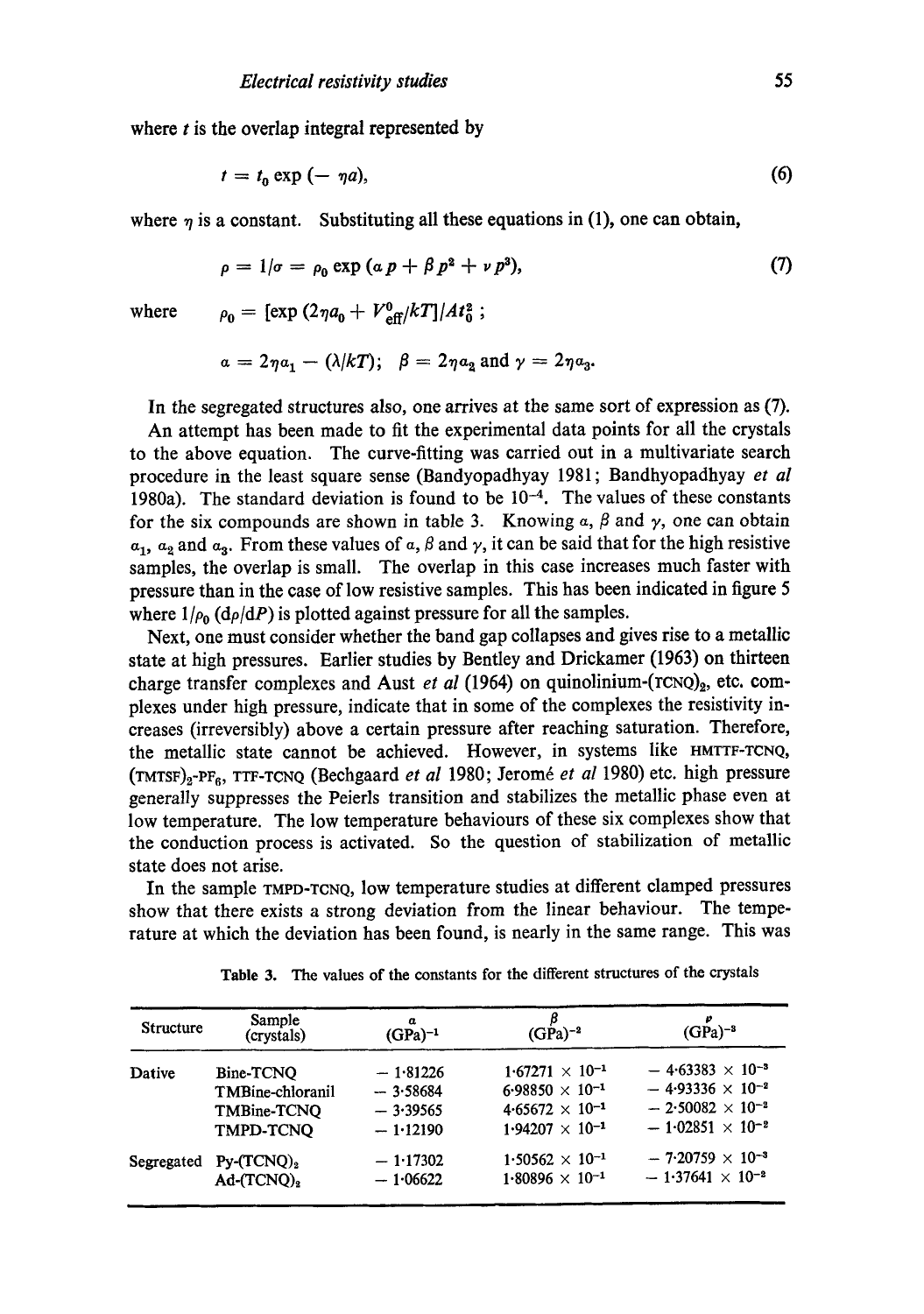

**Figure 5.**  $(1/\rho_0)$   $d\rho/dp$  versus pressure.

earlier observed in both the electrical and the magnetic studies at normal atmospheric pressure (Somoano *et al* 1975) and there the sharp break was attributed to a set of magnetic transitions (Etemad and Ehenfreund 1972). The detailed nature of the magnetic transition is not very clear. However, in  $Py-(TCNQ)$ <sub>2</sub> two drastic changes in activation energy one at a temperature of  $150K$  and the other one at  $80K$  at normal atmospheric pressure have been reported by Holczer *et al* (1977). The first one has been attributed to a first order phase transition due to a small change in the lattice parameter while the second one is the crossover from the singlet-triplet state to a one-dimensional Heisenberg state. The first one at 150K has been observed at all clamped pressures. This has been attributed to the manifestation of the same phase transition as has been observed in normal atmospheric pressure, although the exact effect of high pressures on the first order transition is not very clear. In the other four samples, the activation energy is found to be independent of temperature. This is a normal property of intrinsic semiconductors.

### **4. Conclusion**

All the above experimental observations can be explained only qualitatively in view of the severe limitations of our understanding of the exact effect of high pressures on these organic complexes. The situation can be improved in future by studies which can give information on various processes.